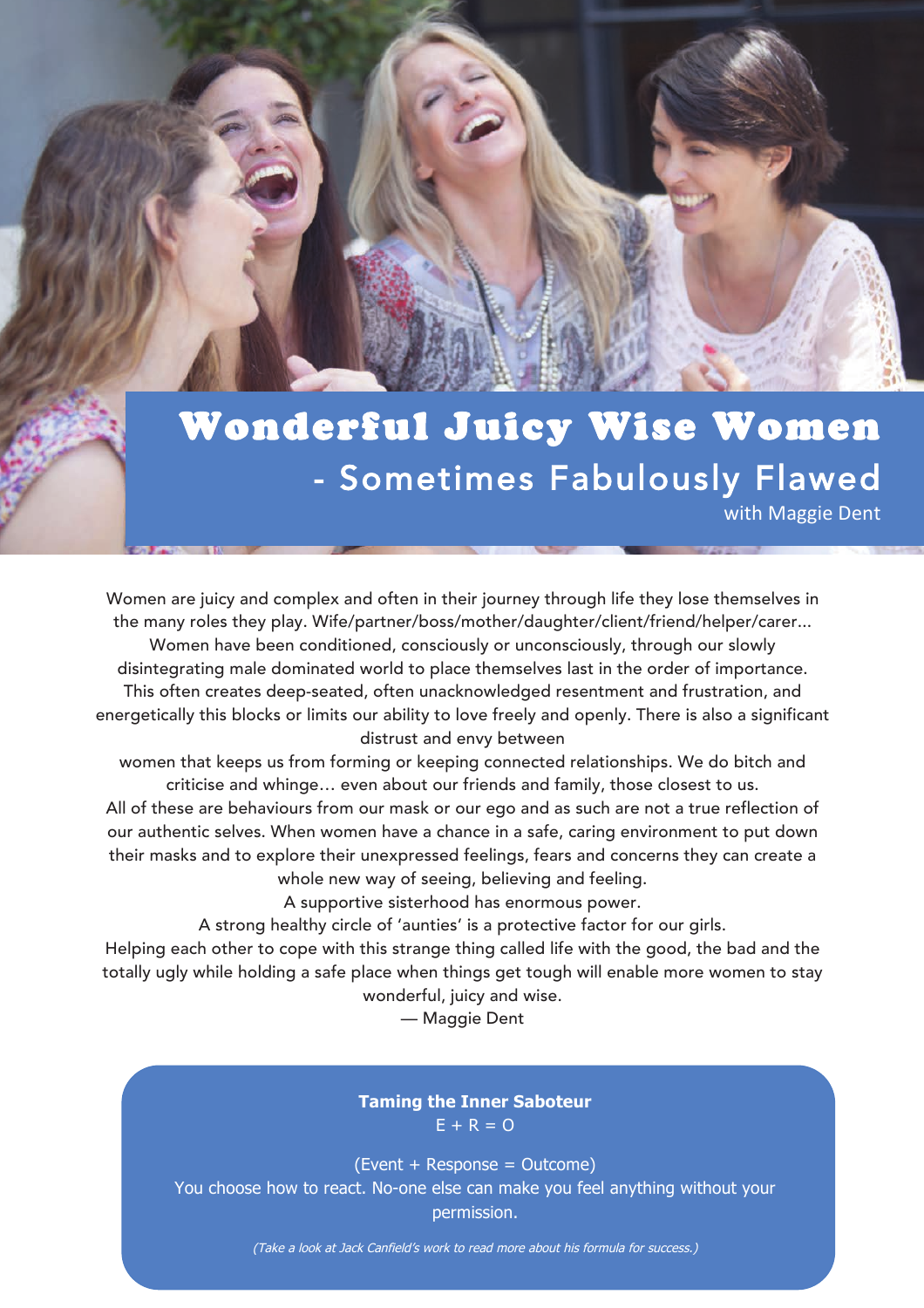# **Map of the Personality**



This symbolic map of the personality is adapted from John C. Pierrakos. Sometimes when we communicate we think we are being honest, when in reality we are speaking from our mask. We have to acknowledge that we have all levels of our personality and that sometimes we can feel disconnected from our spirit. The voice of your spirit is much quieter than the voice of your ego. Sometimes your spirit will try to communicate to you silently through your senses or your feelings. ALWAYS listen to your senses and your gut feelings.... Check experiences and choices with your spirit. IT KNOWS YOU BEST. Trust yourself.

## Steps to Personal Fulfilment

#### Everybody knows:

You can't be all things to all people You can't do all things at once You can't do things equally well You can't do all things better than everyone else — your humanity is showing, just like everyone else.

#### So:

You have to find out who you are and be that You have to decide what comes first and do that You have to discover your strengths and use them You have to learn not to compete with other — because no one else is in the business of 'being you'.

#### Then:

You would have learned to accept your own uniqueness You would have learned to set priorities and make decisions You would have learned to live with your limitations You would have learned to give yourself the respect that is due — and you will be a most vital mortal.

#### Dare to believe:

That you are a wonderful unique person That you are a one in all history event That it is more than a right, it is your duty to be who you are That life is not a problem to solve, but a gift to cherish You will be able to stay on top of what used to get you down — and achieve the impossible.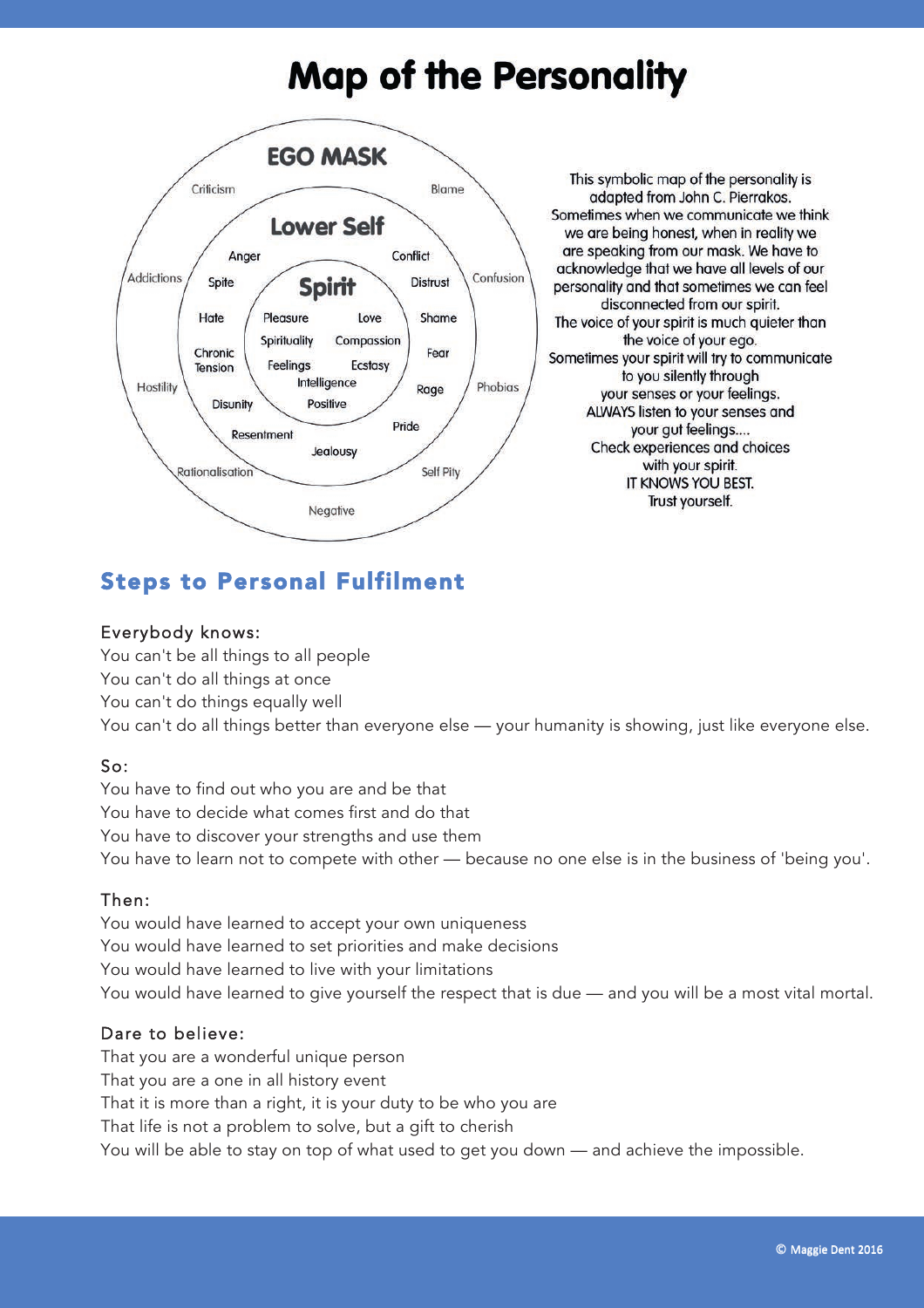### Truth letter exercise

Sometimes we can resolve issues with people by writing an honest letter to them … sometimes we do not even need to give them the letter, but the mere process of acknowledging what troubles you is enough to resolve it inside yourself.

Here is a template to guide you through this.

Dear …

I am writing this letter to release my resentment and negative emotions and to discover and express any positive feelings that I might have towards you.

| Anger                                                      |                          |
|------------------------------------------------------------|--------------------------|
| I don't like                                               | I can't stand            |
| I feel angry                                               | I resent                 |
| I hate it when                                             |                          |
| Hurt                                                       |                          |
| It hurt me when                                            | I feel sad when          |
| I feel hurt that                                           | I feel awful about       |
| I feel disappointed about                                  |                          |
| Fear                                                       |                          |
| I'm afraid that                                            | I'm afraid               |
| I feel scared when                                         | I get afraid of you when |
| Remorse, regret, accountability                            |                          |
| I'm sorry that                                             | I'm sorry for            |
| Please forgive me for                                      | I didn't mean to         |
| Wants                                                      |                          |
| All I ever wanted                                          | I want                   |
| I want you to                                              | I deserve                |
| Love, compassion, forgiveness, appreciation                |                          |
| I understand that                                          | I forgive you for        |
| l appreciate                                               | I love you when          |
| I love you because                                         |                          |
| Thank you for                                              |                          |
| Adapted from 1997 Self Esteem Seminars, Santa Barbara, USA |                          |
|                                                            |                          |